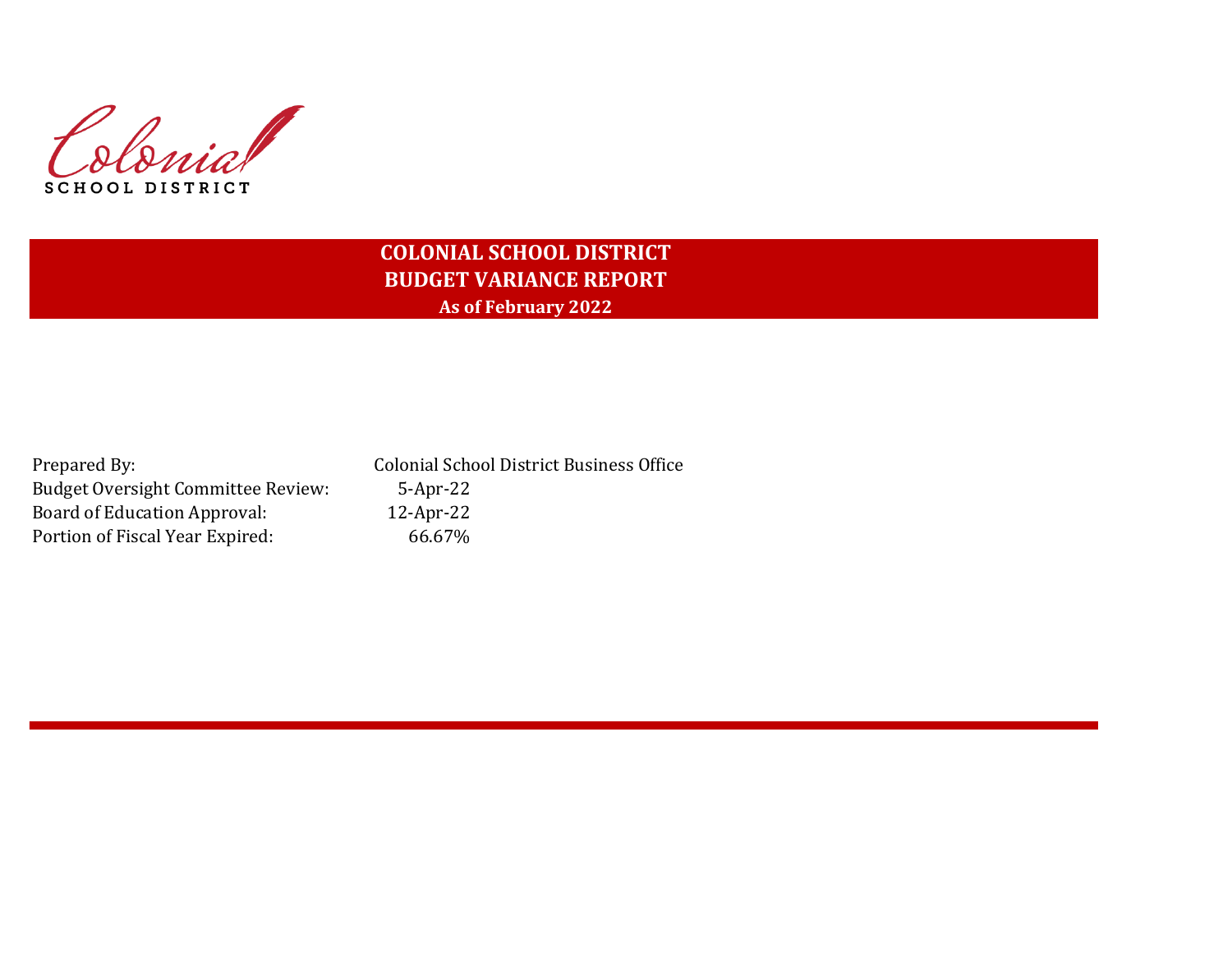| SCHOOL DISTRICT                     | <b>Board</b><br>Approved<br><b>Budget</b> | Receipt<br>to Date | Percent<br><b>Received</b> | <b>Variance</b>  |
|-------------------------------------|-------------------------------------------|--------------------|----------------------------|------------------|
| <b>DISCRETIONARY STATE REVENUE</b>  |                                           |                    |                            |                  |
| Division II, AOC                    | \$1,776,531                               | 1,708,410.88       | 96.17%                     | (68, 120.06)     |
| Division III, Equalization          | \$5,069,453                               | 5,087,503.00       | 100.36%                    | 18,050.00        |
| <b>Educational Sustainment Fund</b> | \$1,876,348                               | 2,004,069.00       | 106.81%                    | 127,721.00       |
| <b>SUBTOTAL</b>                     | 8,722,332                                 | 8,799,982.88       | 100.89%                    | 77,650.94        |
| <b>RESTRICTED STATE REVENUE</b>     |                                           |                    |                            |                  |
| Formula Salaries & OEC's            | 77,550,698                                | 69,983,803.00      | 90.24%                     | (7,566,895.00)   |
| Cafeteria Salaries                  | 2,507,130                                 | 1,535,349.00       | 61.24%                     | (971, 781.00)    |
| Division II, AOC - Voc              |                                           | 40.51              | $0.00\%$                   | 40.51            |
| Division II, Energy                 | 1,097,896                                 | 1,097,896.00       | 100.00%                    |                  |
| <b>State Transportation</b>         | 6,259,629                                 | 6,668,360.19       | 106.53%                    | 408,731.59       |
| Drivers Ed.                         |                                           |                    | $0.00\%$                   |                  |
| <b>Unique Alternative</b>           | 359,440                                   | 577,745.27         | 160.73%                    | 218,305.27       |
| <b>Related Services</b>             |                                           |                    |                            |                  |
| <b>Professional Development</b>     |                                           |                    | $0.00\%$                   |                  |
| <b>Technology Block Grant</b>       |                                           |                    | 0.00%                      |                  |
| <b>Student Success Block Grant</b>  | 330,148                                   | 330,148.00         | 100.00%                    |                  |
| Opportunity funding                 | 2,883,701                                 | 2,883,701.00       | 100.00%                    |                  |
| <b>Other State Revenue</b>          | 258,888                                   | 4,005.00           | 1.55%                      | (254, 883.00)    |
| John G. Leach                       | 4,203,499                                 | 9,142,920.49       | 217.51%                    | 4,939,421.49     |
| ECAP (Pre-K State grant)            | 309,400                                   | 285,600.00         | 92.31%                     | (23,800.00)      |
| <b>Minor Capital Improvements</b>   | 933,168                                   | 936,096.00         | 100.31%                    | 2,928.00         |
| <b>SUBTOTAL</b>                     | 96,693,597                                | 93,445,664.46      | 96.64%                     | (3,247,932.14)   |
| Operational budget reduction        | (1,925,570)                               |                    |                            |                  |
| <b>TOTAL STATE REVENUE</b>          | 105,415,929                               | 102,245,647.34     | 96.99%                     | (3, 170, 281.20) |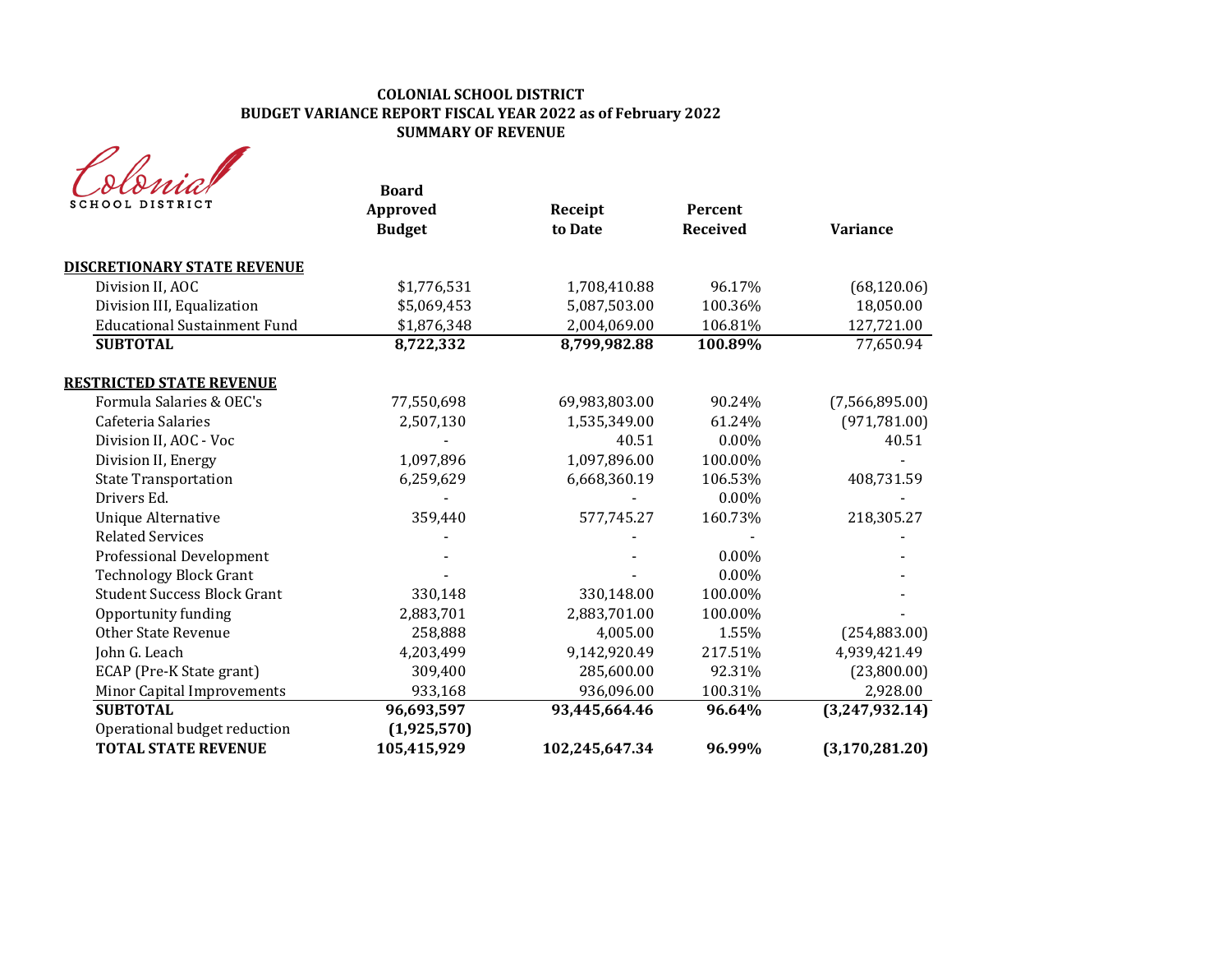| rnia            |  |
|-----------------|--|
| SCHOOL DISTRICT |  |

| olomia<br><b>SCHOOL DISTRICT</b>    | <b>Board</b><br>Approved | Receipt          | Percent         |                  |
|-------------------------------------|--------------------------|------------------|-----------------|------------------|
|                                     | <b>Budget</b>            | to Date          | <b>Received</b> | <b>Variance</b>  |
| <b>DISCRETIONARY LOCAL REVENUE</b>  |                          |                  |                 |                  |
| <b>Current Expense Tax Receipts</b> | 48,965,924               | 48,332,647.33    | 98.71%          | (633, 277.07)    |
| Interest                            | 200,000                  |                  | $0.00\%$        | (200,000.00)     |
| <b>Athletic Receipts</b>            | 11,000                   | 5,047.00         | 45.88%          | (5,953.00)       |
| <b>Indirect Costs</b>               | 303,604                  | 174,849.94       | 57.59%          | (128, 754.06)    |
| <b>CSCRP</b>                        | 38,425                   | 32,314.74        | 84.10%          | (6, 110.26)      |
| <b>Building Rental</b>              | 2,000                    |                  | $0.00\%$        | (2,000.00)       |
| <b>SUBTOTAL</b>                     | 49,520,953               | 48,544,859.01    | 98.03%          | (976, 094.39)    |
| <b>RESTRICTED LOCAL REVENUE</b>     |                          |                  |                 |                  |
| Debt Service Tax Receipts           | 3,702,830                | 3,599,294.56     | 97.20%          | (103, 535.44)    |
| <b>Tuition Tax Receipts</b>         | 6,728,774                | 7,117,160.59     | 105.77%         | 388,386.59       |
| John G. Leach (tuition revenue)     | 4,750,000                | 4,000,000.00     | 84.21%          | (750,000.00)     |
| Minor Capital Tax Receipts          | 2,462,382                | 2,345,059.24     | 95.24%          | (117, 322.76)    |
| <b>Technology Maintenance Match</b> | 469,025                  | 491,602.43       | 104.81%         | 22,577.43        |
| Cafeteria                           | 5,554,758                | 4,699,207.34     | 84.60%          | (855, 550.66)    |
| Donations                           | 20,000                   | 10,000.00        | 50.00%          | (10,000.00)      |
| E3 Grant                            | 1,500,000                | 858,461.00       | 57.23%          | (641, 539.00)    |
| Other Local Revenue                 | 250,000                  | 13,097.56        | 5.24%           | (236,902.44)     |
| <b>Restricted Reserve Funds</b>     | 846,283                  |                  | 0.00%           | (846, 283.00)    |
| <b>SUBTOTAL</b>                     | 26,284,052               | 23,133,882.72    | 88.01%          | (3, 150, 169.28) |
| <b>OTHER LOCAL FUNDS</b>            |                          |                  |                 |                  |
| Charter                             | (6,795,755)              | (6,795,754.85)   | 100.00%         |                  |
| Choice                              | (1,421,704)              | (1,421,704.00)   | 100.00%         |                  |
| Reserve funds                       | 3,623,698                |                  | $0.00\%$        | (3,623,698.00)   |
| <b>SUBTOTAL</b>                     | (4,593,761)              | (8, 217, 458.85) | 178.88%         | (3,623,698.00)   |
| <b>TOTAL LOCAL REVENUE</b>          | 71,211,245               | 63,461,282.88    | 89.12%          | (7,749,961.67)   |
|                                     |                          |                  |                 |                  |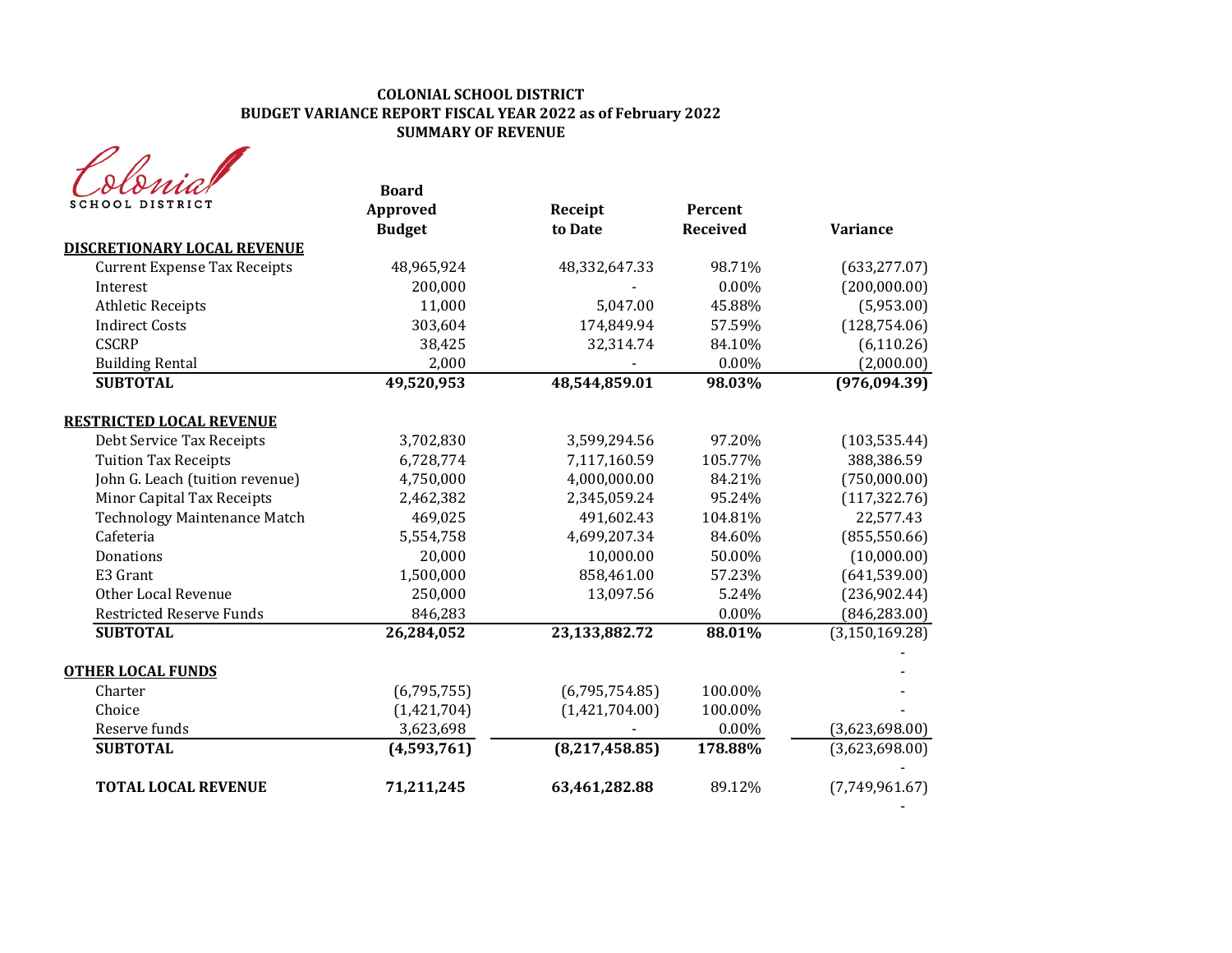| MA              |
|-----------------|
| SCHOOL DISTRICT |

| sionnar<br><b>SCHOOL DISTRICT</b> | <b>Board</b><br>Approved | Receipt        | <b>Percent</b> | <b>Variance</b> |
|-----------------------------------|--------------------------|----------------|----------------|-----------------|
|                                   | <b>Budget</b>            | to Date        | Received       |                 |
| <b>FEDERAL REVENUE</b>            |                          |                |                |                 |
| <b>IDEA</b> Part B                | 2,799,752                | 2,799,752.00   | 100.00%        |                 |
| <b>IDEA</b> Pre-K                 | 120.079                  | 120,079.00     | 100.00%        |                 |
| Title I                           | 3,958,086                | 3,958,086.00   | 100.00%        |                 |
| Title II                          | 711.986                  | 711,986.00     | 100.00%        |                 |
| Title III                         | 108.020                  | 108,020.00     | 100.00%        |                 |
| Perkins                           | 252,670                  | 237,670.00     | 94.06%         | (15,000.00)     |
| Title IV                          | 459.218                  | 459.218.00     | 100.00%        |                 |
| Other Federal Funds               | 440,021                  | 314,620.81     | 71.50%         | (125, 400.19)   |
| <b>TOTAL FEDERAL REVENUE</b>      | 8,849,832                | 8,709,431.81   | 98.41%         | (140, 400.19)   |
| <b>TOTAL REVENUE</b>              | 185,477,005              | 174,416,362.03 | 94.04%         | (11,060,643.06) |
|                                   |                          |                |                |                 |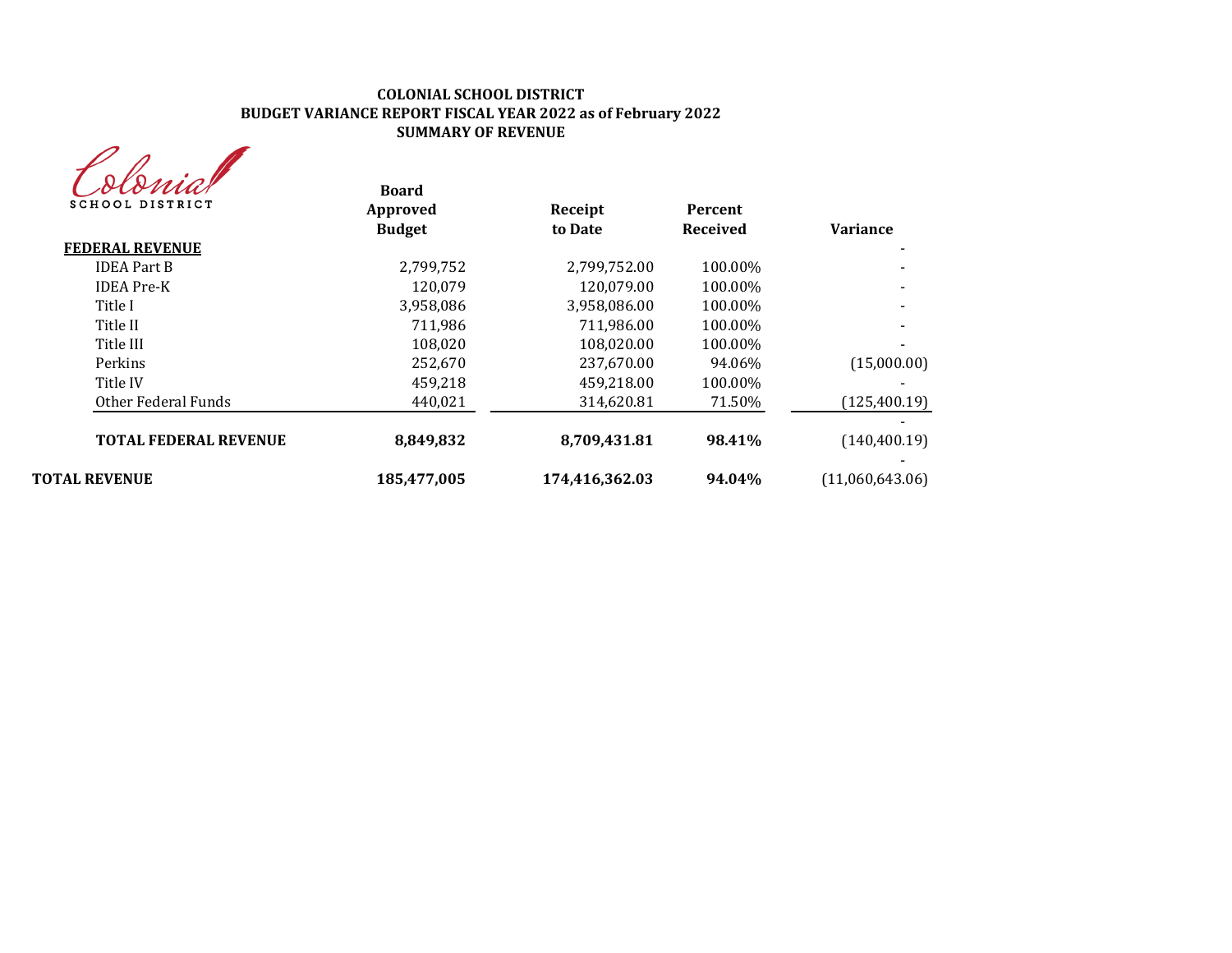

|                     | <b>SCHOOL DISTRICT</b> |                                | <b>Board</b><br>Approved |             |                     | Remaining      | Percent   | Percent      |
|---------------------|------------------------|--------------------------------|--------------------------|-------------|---------------------|----------------|-----------|--------------|
| <b>EXPENDITURES</b> |                        |                                | <b>Budget</b>            | Encumbrance | <b>Expenditures</b> | <b>Balance</b> | Obligated | <b>Spent</b> |
| <b>Operating</b>    | Program                |                                |                          |             |                     |                |           |              |
| Unit                | Code                   |                                |                          |             |                     |                |           |              |
|                     |                        | DISCRETIONARY SCHOOL BUDGETS   |                          |             |                     |                |           |              |
| 9340410A            | 95437                  | Carrie Downie Library          | 2,700                    |             |                     | 2,700.00       | 0.00%     | 0.00%        |
| 9340410A            | 99999                  | Carrie Downie Elementary       | 43,060                   | 6,239.25    | 22,292.00           | 14,528.75      | 66.26%    | 51.77%       |
| 9340412A            | 95437                  | Castle Hills Library           | 3,615                    |             | 3,411.62            | 203.38         | 94.37%    | 94.37%       |
| 9340412A            | 99999                  | <b>Castle Hills Elementary</b> | 64,235                   | 1,473.78    | 53,342.60           | 9,418.62       | 85.34%    | 83.04%       |
| 9340418A            | 95437                  | Pleasantville Library          | 3,233                    |             | $\blacksquare$      | 3,232.50       | $0.00\%$  | 0.00%        |
| 9340418A            | 99999                  | Pleasantville Elementary       | 44,135                   | 5,608.57    | 22,802.33           | 15,724.10      | 64.37%    | 51.66%       |
| 9340420A            | 95437                  | Wilmington Manor Library       | 2,223                    |             | $\sim$              | 2,223.00       | $0.00\%$  | 0.00%        |
| 9340420A            | 99999                  | Wilmington Manor Elementary    | 37,075                   | 1,206.92    | 16,394.00           | 19,474.08      | 47.47%    | 44.22%       |
| 9340420A            | 95021                  | Virtual Academy @ Wilm Manor   | 33,272                   | 1,429.67    | 22,557.58           | 9,284.75       | 72.09%    | 67.80%       |
| 9340422A            | 95437                  | Wilbur Library                 | 8,190                    |             | 230.22              | 7,959.78       | 2.81%     | 2.81%        |
| 9340422A            | 99999                  | Wilbur Elementary              | 132,977                  | 9,009.37    | 48,989.85           | 74,977.78      | 43.62%    | 36.84%       |
| 9340427A            | 95437                  | Southern Library               | 5,573                    | 121.44      | 90.00               | 5,361.56       | 3.79%     | 1.61%        |
| 9340427A            | 99999                  | Southern Elementary            | 96,199                   | 4,689.66    | 32,367.08           | 59,142.26      | 38.52%    | 33.65%       |
| 9340432A            | 95437                  | New Castle Library             | 3,090                    |             |                     | 3,090.00       | $0.00\%$  | 0.00%        |
| 9340432A            | 99999                  | New Castle Elementary          | 57,219                   | 4,539.26    | 20,529.51           | 32,150.23      | 43.81%    | 35.88%       |
| 9340456A            | 95437                  | Eisenberg Library              | 2,993                    |             |                     | 2,992.50       | $0.00\%$  | 0.00%        |
| 9340456A            | 99999                  | <b>Eisenberg Elementary</b>    | 53,956                   | 4,472.61    | 26,979.85           | 22,503.54      | 58.29%    | 50.00%       |
| 9340470A            | 95437                  | <b>Gunning Bedford Library</b> | 8,730                    |             |                     | 8,730.00       | $0.00\%$  | 0.00%        |
| 9340470A            | 99999                  | <b>Gunning Bedford Middle</b>  | 131,073                  | 15,140.10   | 51,081.26           | 64,851.64      | 50.52%    | 38.97%       |
| 9340474A            | 95437                  | George Read Library            | 5,122                    |             | 702.58              | 4,419.42       | 13.72%    | 13.72%       |
| 9340474A            | 99999                  | George Read Middle             | 96,704                   | 4,323.17    | 26,199.65           | 66,181.18      | 31.56%    | 27.09%       |
| 9340476A            | 95437                  | McCullough Library             | 5,213                    |             |                     | 5,213.00       | $0.00\%$  | 0.00%        |
| 9340476A            | 99999                  | McCullough Middle              | 97,905                   | 11,087.34   | 28,049.73           | 58,767.93      | 39.97%    | 28.65%       |
| 9340490A            | 95048                  | William Penn - ROTC            | 4,750                    |             |                     | 4,750.00       | $0.00\%$  | 0.00%        |
| 9340490A            | 95073                  | William Penn - Music Choir     | 23,555                   | 2,500.00    | 552.88              | 20,502.12      | 12.96%    | 2.35%        |
| 9340490A            | 95437                  | William Penn - Library         | 17,228                   |             | 17,228.00           | $\blacksquare$ | 100.00%   | 100.00%      |
| 9340490A            | 95602                  | William Penn - Athletics       | 147,250                  | 20,794.89   | 96,999.98           | 29,455.13      | 80.00%    | 65.87%       |
| 9340490A            | 99999                  | William Penn High School       | 267,415                  | 18,323.69   | 191,373.88          | 57,717.43      | 78.42%    | 71.56%       |
| 9340490A            | 95021                  | <b>WPHS Virtual</b>            | 21,927                   |             | 12,687.25           | 9,239.75       | 57.86%    | 57.86%       |
|                     |                        | <b>SUBTOTAL</b>                | 1,420,616                | 110,959.72  | 694,861.85          | 614,794.43     | 56.72%    | 48.91%       |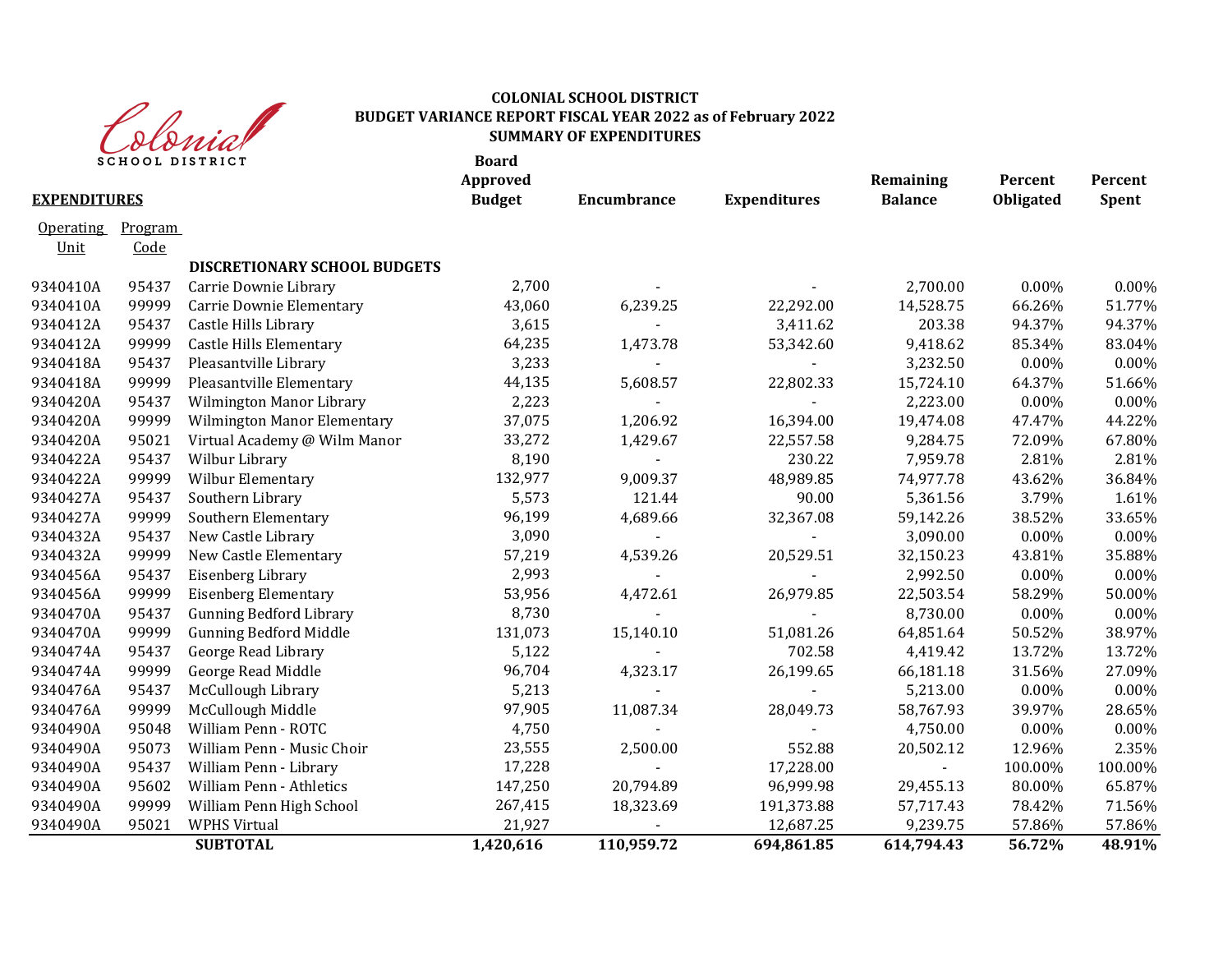

|                     | <b>SCHOOL DISTRICT</b> |                                           | <b>Board</b><br>Approved |                    |                     | Remaining      | Percent   | Percent      |
|---------------------|------------------------|-------------------------------------------|--------------------------|--------------------|---------------------|----------------|-----------|--------------|
| <b>EXPENDITURES</b> |                        |                                           | <b>Budget</b>            | <b>Encumbrance</b> | <b>Expenditures</b> | <b>Balance</b> | Obligated | <b>Spent</b> |
| <b>Operating</b>    | Program                |                                           |                          |                    |                     |                |           |              |
| Unit                | Code                   |                                           |                          |                    |                     |                |           |              |
|                     |                        | DISCRETIONARY DIVISION/DEPARTMENT BUDGETS |                          |                    |                     |                |           |              |
| 99900000            | 99999                  | <b>Board of Education</b>                 | 31,000                   |                    | 26,820.26           | 4,179.74       | 86.52%    | 86.52%       |
| 99900100            | 99999                  | Legal                                     | 110,000                  | 78,135.00          | 21,994.47           | 9,870.53       | 91.03%    | 19.99%       |
| 99900300            | 95228                  | Substitutes & Homebound                   | 900,000                  | 36,495.28          | 1,564,723.87        | (701, 219.15)  | 177.91%   | 173.86%      |
| 99900300            | 95494                  | Teacher of the Year                       | 13,831                   | 12.57              | 919.25              | 12,899.18      | 6.74%     | 6.65%        |
| 99900300            | 99999                  | <b>General District Expenses</b>          | 1,075,349                |                    | 683,046.98          | 392,302.02     | 63.52%    | 63.52%       |
| 99910000            | 95052                  | Marketing                                 | 82,570                   | 4,296.14           | 54,221.23           | 24,052.63      | 70.87%    | 65.67%       |
| 99910000            | 99999                  | <b>Public Communications</b>              | 19,190                   |                    | 11,953.79           | 7,236.21       | 62.29%    | 62.29%       |
| 99910010            | 95411                  | Copy Center                               | 245,000                  | 15,169.91          | 154,989.98          | 74,840.11      | 69.45%    | 63.26%       |
| 99910010            | 99999                  | District Administration                   | 250,500                  | 54,334.52          | 155,517.10          | 40,648.38      | 83.77%    | 62.08%       |
| 99910010            | 95405                  | District Choice                           | 2,500                    |                    | 310.47              | 2,189.53       | 12.42%    | 12.42%       |
| 99910100            | 99999                  | Superintendent                            | 41,040                   |                    | 4,809.66            | 36,230.34      | 11.72%    | 11.72%       |
| 99970600            | 95060                  | Preschool Expansion                       | 115,425                  |                    | 78,290.86           | 37,134.14      | 67.83%    | 67.83%       |
| 99970675            | 95430                  | <b>Elementary Wellness</b>                | 195,000                  | 50,000.00          | 1,770.08            | 143,229.92     | 26.55%    | 0.91%        |
| 99920000            | 99999                  | Curriculum/Instruction                    | 112,500                  | 135.85             | 5,228.71            | 107,135.44     | 4.77%     | 4.65%        |
| 99920000            | 95435                  | Common Core/Curriculum                    | 225,000                  | 23,300.00          |                     | 201,700.00     | 10.36%    | 0.00%        |
| 99920000            | 90850                  | Music/Art Curriculum                      | 40,500                   | 1,354.74           | 23,781.17           | 15,364.09      | 62.06%    | 58.72%       |
| 99920100            | 99999                  | <b>Discipline Programs</b>                | 200,000                  | 28,565.00          | 125,930.74          | 45,504.26      | 77.25%    | 62.97%       |
| 99920110            | 99519                  | Security/Constables                       | 795,000                  | 34,474.29          | 491,829.20          | 268,696.51     | 66.20%    | 61.87%       |
| 99920700            | 99999                  | Middle school Athletics                   | 51,300                   |                    | 2,690.50            | 48,609.50      | 5.24%     | 5.24%        |
| 99930300            | 99999                  | <b>Student Services</b>                   | 18,000                   | 18,980.21          | 20,811.76           | (21,791.97)    | 221.07%   | 115.62%      |
| 99930400            | 99999                  | <b>Behavioral Health</b>                  | 29,000                   | 2,230.38           | 18,177.49           | 8,592.13       | 70.37%    | 62.68%       |
| 99940000            | 99999                  | <b>Business Office</b>                    | 38,070                   |                    | 31,493.62           | 6,576.38       | 82.73%    | 82.73%       |
| 99940400            | 99999                  | Local Salaries & Benefits                 | 44,207,262               | 608,027.72         | 30,785,703.29       | 12,813,530.99  | 71.01%    | 69.64%       |
| 99950000            | 99999                  | Personnel                                 | 41,400                   | 5,539.14           | 18,872.10           | 16,988.76      | 58.96%    | 45.58%       |
| 99950000            | 95459                  | Recruiting                                | 15,000                   | 285.00             | 2,900.71            | 11,814.29      | 21.24%    | 19.34%       |
| 99940050            | 99999                  | <b>Facilities Maintenance</b>             | 1,100,000                | 339,688.46         | 607,658.47          | 152,653.07     | 86.12%    | 55.24%       |
| 99960200            | 99531                  | <b>Custodial Services</b>                 | 525,000                  | 105,153.83         | 351,260.11          | 68,586.06      | 86.94%    | 66.91%       |
| 99970680            | 99999                  | <b>School Supervision</b>                 | 51,300                   |                    | 14,764.21           | 36,535.79      | 28.78%    | 28.78%       |
| 99970680            | 95488                  | <b>Visiting Teachers</b>                  | 3,420                    |                    | 1,625.29            | 1,794.71       | 47.52%    | 47.52%       |
|                     |                        | SUBTOTAL - DISCRETIONARY                  | 50,534,157               | 1,406,178.04       | 35,262,095.37       | 13,865,883.59  | 72.56%    | 69.78%       |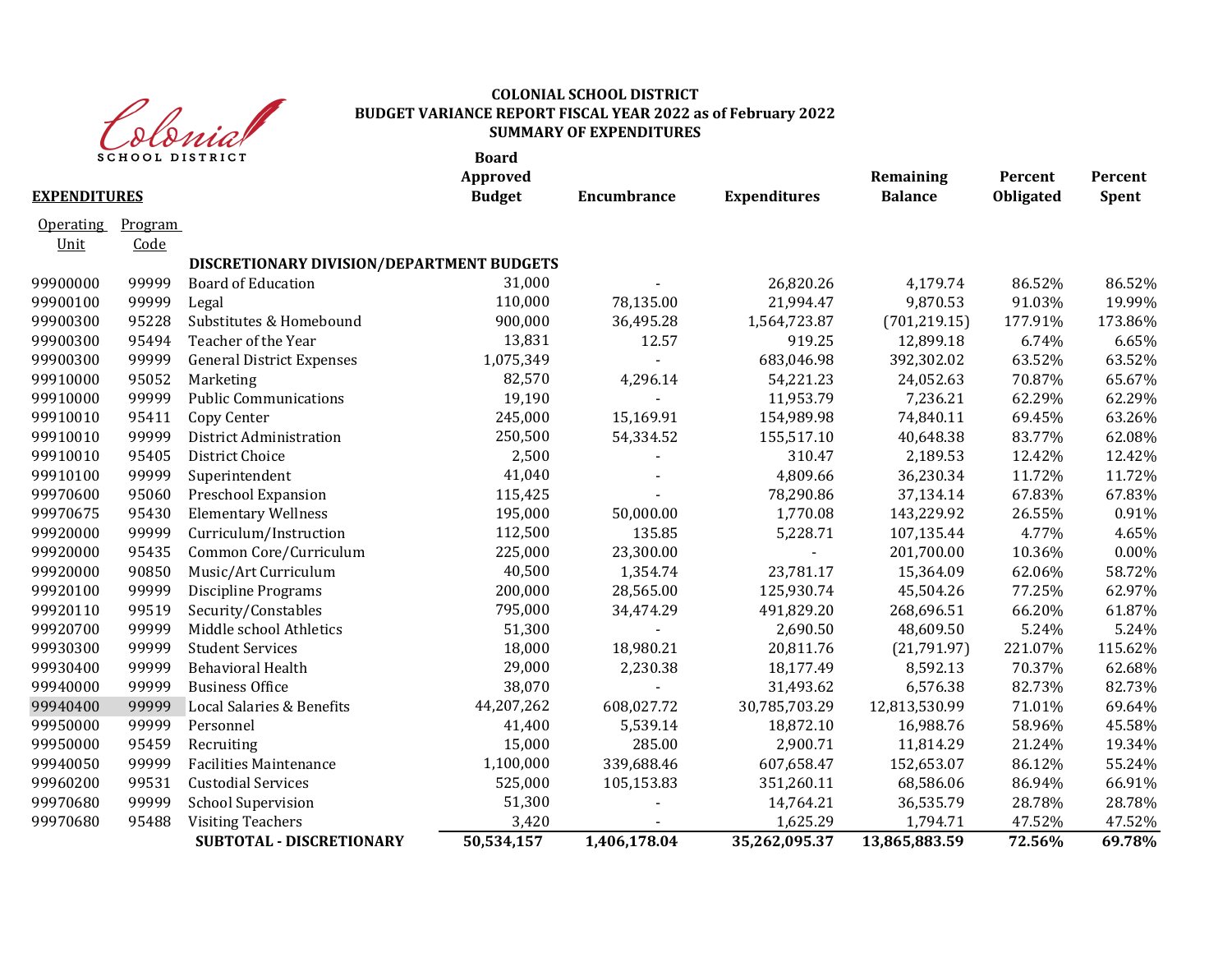

| $\mathbf{v} \mathbf{v} \mathbf{v} \mathbf{v} \mathbf{v}$<br><b>SCHOOL DISTRICT</b> |         |                                          | <b>Board</b><br>Approved |                    |                     | Remaining      | Percent   | Percent      |
|------------------------------------------------------------------------------------|---------|------------------------------------------|--------------------------|--------------------|---------------------|----------------|-----------|--------------|
| <b>EXPENDITURES</b>                                                                |         |                                          | <b>Budget</b>            | <b>Encumbrance</b> | <b>Expenditures</b> | <b>Balance</b> | Obligated | <b>Spent</b> |
| <b>Operating</b>                                                                   | Program |                                          |                          |                    |                     |                |           |              |
| Unit                                                                               | Code    |                                          |                          |                    |                     |                |           |              |
|                                                                                    |         | RESTRICTED FUNDING WITH LOCAL INVESTMENT |                          |                    |                     |                |           |              |
| 99940810                                                                           | 99999   | Tech Equipment & Repair                  | 2,062,500                | 214,783.32         | 1,024,060.79        | 823,655.89     | 60.07%    | 49.65%       |
| 99960200                                                                           | 95419   | Energy/Utilities                         | 1,495,000                | 208,927.17         | 1,145,125.32        | 140,947.51     | 90.57%    | 76.60%       |
| 99960400                                                                           | 99999   | Transportation                           | 7,954,381                | 381,842.37         | 7,278,845.82        | 293,692.81     | 96.31%    | 91.51%       |
|                                                                                    |         | SUBTOTAL - RESTRICTED/LOCAL              | 11,511,881               | 805,552.86         | 9,448,031.93        | 1,258,296.21   | 89.07%    | 82.07%       |
|                                                                                    |         | <b>OTHER RESTRICTED BUDGETS</b>          |                          |                    |                     |                |           |              |
| 99920200                                                                           | 99999   | Extra Time                               | 270,000                  |                    | 132,670.63          | 137,329.37     | 49.14%    | 49.14%       |
| 99920500                                                                           | 99999   | Professional Development                 | 110,362                  | 5,628.70           | 14,605.71           | 90,127.59      | 18.33%    | 13.23%       |
| 99920800                                                                           | 99999   | <b>Drivers Education</b>                 | 28,000                   | 252.65             | 11,776.55           | 15,970.80      | 42.96%    | 42.06%       |
| 99921000                                                                           | 95512   | <b>Opportunity Funds Personnel</b>       | 1,456,000                |                    | 571,264.12          | 884,735.88     | 39.24%    | 39.24%       |
| 99921000                                                                           | 99999   | <b>Opportunity Funds Programming</b>     | 1,646,946                | 249,553.00         | 415,087.00          | 982,306.00     | 40.36%    | 25.20%       |
| 99921000                                                                           | 95063   | Opp Funds Mental Health & Reading        | 1,001,367                |                    | 290,348.06          | 711,018.94     | 29.00%    | 29.00%       |
| 99940200                                                                           | 99999   | <b>Division I Salaries</b>               | 77,550,698               |                    | 56,024,805.48       | 21,525,892.52  | 72.24%    | 72.24%       |
| 99940300                                                                           | 99999   | <b>Division II Vocational</b>            | 159,510                  | 4,605.02           | 77,404.98           | 77,500.00      | 51.41%    | 48.53%       |
| 99940410                                                                           | 95037   | Spanish Immersion                        | 19,229                   |                    |                     | 19,229.00      | $0.00\%$  | 0.00%        |
| 99940410                                                                           | 95005   | <b>Chinese Immersion</b>                 | 19,229                   |                    |                     | 19,229.00      | $0.00\%$  | 0.00%        |
| 99940410                                                                           | 99999   | Competitive Grants - State               | 258,888                  |                    | 136,942.51          | 121,945.49     | 52.90%    | 52.90%       |
| 99940500                                                                           | 99999   | <b>Federal Funds</b>                     | 8,849,832                | 294,156.98         | 698,705.77          | 7,856,969.25   | 11.22%    | 7.90%        |
| 99940700                                                                           | 99999   | Private Grants/Donations                 | 20,000                   |                    |                     | 20,000.00      | 0.00%     | 0.00%        |
| 99960000                                                                           | 99999   | <b>Child Nutrition Operations</b>        | 8,058,450                | 704.05             | 5,204,047.65        | 2,853,698.30   | 64.59%    | 64.58%       |
| 99970000                                                                           | 99999   | Debt Service                             | 4,165,170                |                    | 2,799,257.11        | 1,365,912.89   | 67.21%    | 67.21%       |
| 99970680                                                                           | 95063   | SSBG K-4 Reading                         | 330,148                  |                    | 417,135.10          | (86,987.10)    | 126.35%   | 126.35%      |
| 99990050                                                                           | 99999   | E3 Grant                                 | 1,500,000                | 137,025.00         | 1,273,942.34        | 89,032.66      | 94.06%    | 84.93%       |
| 99970200                                                                           | 99999   | Minor Capital                            | 1,555,280                | 23,177.50          | 69,532.50           | 1,462,570.00   | 5.96%     | 4.47%        |
| 99970600                                                                           | 99768   | ECAP (State Pre-K grant)                 | 309,400                  |                    | 13,073.71           | 296,326.29     | 4.23%     | 4.23%        |
|                                                                                    |         | <b>SUBTOTAL - RESTRICTED</b>             | 107,308,509              | 715,102.90         | 68,150,599.22       | 38,442,806.88  | 64.18%    | 63.51%       |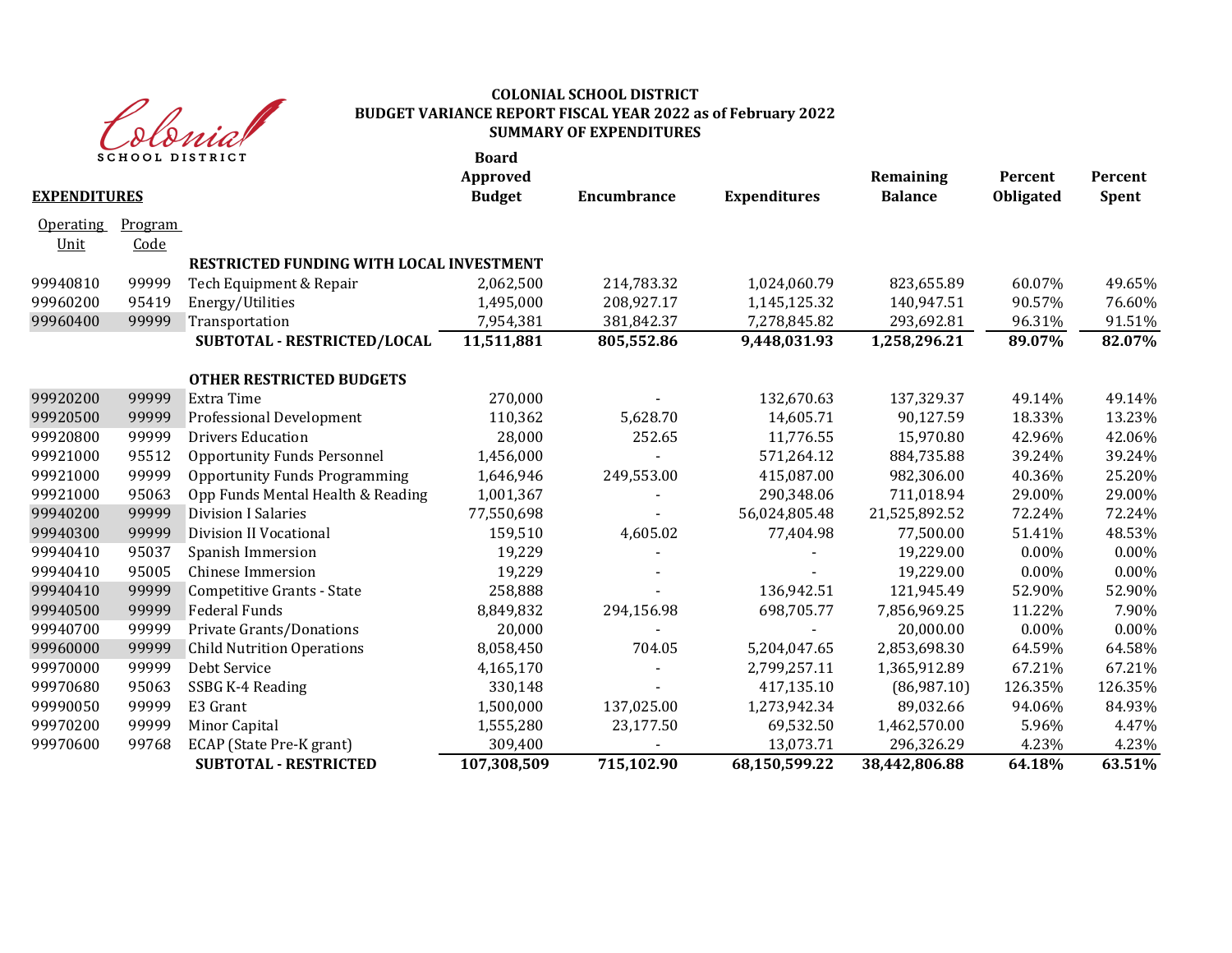

|                           |                | <b>SCHOOL DISTRICT</b>                   | <b>Board</b><br>Approved |             |                     | Remaining      | Percent   | Percent      |
|---------------------------|----------------|------------------------------------------|--------------------------|-------------|---------------------|----------------|-----------|--------------|
| <b>EXPENDITURES</b>       |                |                                          | <b>Budget</b>            | Encumbrance | <b>Expenditures</b> | <b>Balance</b> | Obligated | <b>Spent</b> |
| <b>Operating</b>          | <b>Program</b> |                                          |                          |             |                     |                |           |              |
| Unit                      | <u>Code</u>    |                                          |                          |             |                     |                |           |              |
|                           |                | <b>RESTRICTED TUITION FUNDED BUDGETS</b> |                          |             |                     |                |           |              |
| 99970600                  | 95030          | Preschool                                | 76,005                   | 2,022.67    | 29,982.35           | 43,999.98      | 42.11%    | 39.45%       |
| 99970600                  | 99532          | PreK General Expenses                    | 1,350,000                | 85,438.17   | 531,382.29          | 733,179.54     | 45.69%    | 39.36%       |
| 9340427A                  | 95521          | Southern Special Programs                | 122,744                  | 10,817.94   | 19,663.77           | 92,262.29      | 24.83%    | 16.02%       |
| 9340470A                  | 95521          | <b>GB Special Programs</b>               | 75,695                   | 331.62      | 23,660.52           | 51,702.86      | 31.70%    | 31.26%       |
| 9340490A                  | 95207          | <b>WPHS CASL</b>                         | 26,234                   |             |                     | 26,234.00      | 0.00%     | 0.00%        |
| 9340474A                  | 95521          | George Read Special Programs             | 50,660                   |             | 367.50              | 50,292.50      | 0.73%     | 0.73%        |
| 9340522A                  | 99532          | <b>Wallin General Expenses</b>           | 793,250                  | 10,712.08   | 540,021.11          | 242,516.81     | 69.43%    | 68.08%       |
| 9340522A                  | 99999          | <b>Wallin Principal</b>                  | 33,686                   |             | 722.69              | 32,963.31      | 2.15%     | 2.15%        |
| 99920300                  | 99999          | LEP/ESL                                  | 680,000                  |             | 296,716.54          | 383,283.46     | 43.63%    | 43.63%       |
| 99921050                  | 99999          | <b>Special Education Services</b>        | 450,000                  | 136,096.86  | 151,656.67          | 162,246.47     | 63.95%    | 33.70%       |
| 99930200                  | 95454          | Private Placement                        | 850,000                  | 32,678.19   | 433,592.23          | 383,729.58     | 54.86%    | 51.01%       |
| 99930200                  | 99999          | In State Tuition                         | 475,000                  | 90,500.47   | 117,212.59          | 267,286.94     | 43.73%    | 24.68%       |
| 99930200                  | 95236          | <b>Exceptional Children Payroll</b>      | 1,793,956                |             | 1,110,266.23        | 683,689.77     | 61.89%    | 61.89%       |
| 99930300                  | 99546          | <b>Assistive Technology</b>              | 30,000                   | 2,879.85    | 10,562.74           | 16,557.41      | 44.81%    | 35.21%       |
|                           |                | <b>SUBTOTAL - TUITION</b>                | 6,807,230                | 371,477.85  | 3,265,807.23        | 3,169,944.92   | 53.43%    | 47.98%       |
| See detailed budget       |                | <b>Leach - Special School</b>            | 8,303,479                | 233,871.68  | 4,866,778.34        | 3,202,828.98   | 61.43%    | 58.61%       |
| <b>TOTAL EXPENDITURES</b> |                |                                          | 185,885,872              | 3,643,143   | 121,688,174         | 60,554,555     | 67.42%    | 65.46%       |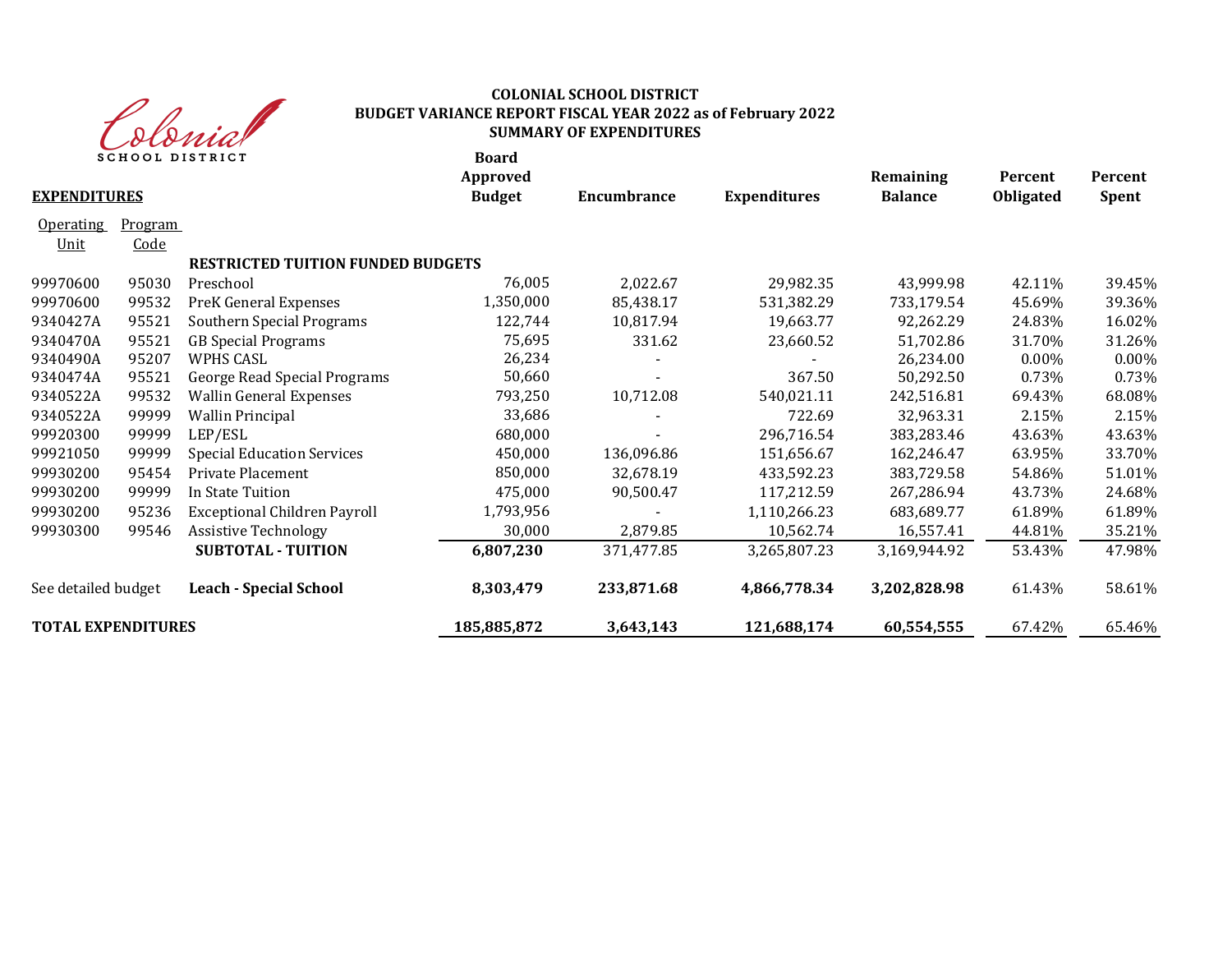

## **COLONIAL SCHOOL DISTRICT BUDGET VARIANCE REPORT FISCAL YEAR 2022 as of February 2022 DETAIL COST CENTERS**

| <b>Operating</b>          | <b>Program</b> |                                                                     | <b>Board</b><br><b>Budget</b> | Encumbrance | <b>Expenditures</b> | Remaining<br><b>Balance</b> | Percent<br><b>Obligated</b> | Percent<br><b>Spent</b> |
|---------------------------|----------------|---------------------------------------------------------------------|-------------------------------|-------------|---------------------|-----------------------------|-----------------------------|-------------------------|
|                           |                | General District Expenses - Summarized on page 6 - Detail of budget |                               |             |                     |                             |                             |                         |
| 99900300                  | 99999          | Audit                                                               | 7,500                         |             | 1,679.00            | 5,821.00                    | 22.39%                      | 22.39%                  |
|                           |                | Insurance                                                           | 299,277                       | ٠           | 309,276.50          | (9,999.50)                  | 103.34%                     | 103.34%                 |
|                           |                | Data Service Center                                                 | 418,572                       |             | 104,643.00          | 313,929.00                  | 25.00%                      | 25.00%                  |
|                           |                | One Time Items                                                      | 250,000                       |             | 267,448.48          | (17, 448.48)                | 106.98%                     | 106.98%                 |
|                           |                | Contingency                                                         | 100,000                       |             |                     | 100,000.00                  | $0.00\%$                    | $0.00\%$                |
| <b>TOTAL EXPENDITURES</b> |                |                                                                     | 1,075,349                     |             | 683,046.98          | 392,302.02                  | 63.52%                      | 63.52%                  |
| <b>CHILD NUTRITION</b>    |                |                                                                     |                               |             |                     |                             |                             |                         |
| 99960000                  | 95512          | Personnel                                                           | 5,748,835                     |             | 3,885,364.15        | 1,863,470.85                | 67.59%                      | 67.59%                  |
| 99960000                  | 95404          | Food                                                                | 1,500,000                     |             | 818,274.16          | 681,725.84                  | 54.55%                      | 54.55%                  |
| 99960000                  | 95116          | Miscellaneous                                                       | 101,846                       | 704.05      | 62,619.83           | 38,522.12                   | 62.18%                      | 61.48%                  |
| 99960000                  | 95493          | <b>Supplies</b>                                                     | 189,769                       |             | 194,926.47          | (5, 157.47)                 | 102.72%                     | 102.72%                 |
| 99960000                  | 99555          | <b>Indirect Cost</b>                                                | 175,000                       |             | 90.797.59           | 84,202.41                   | $0.00\%$                    | $0.00\%$                |
| 99960000                  | 99516          | Equipment Repair                                                    | 153,000                       |             | 60,007.39           | 92,992.61                   | 39.22%                      | 39.22%                  |
| 99960000                  | 95496          | Equipment                                                           | 190,000                       |             | 92,058.06           | 97,941.94                   | 48.45%                      | 48.45%                  |
| <b>TOTAL EXPENDITURES</b> |                |                                                                     | 8,058,450                     | 704.05      | 5,204,047.65        | 2,853,698.30                | 64.59%                      | 64.58%                  |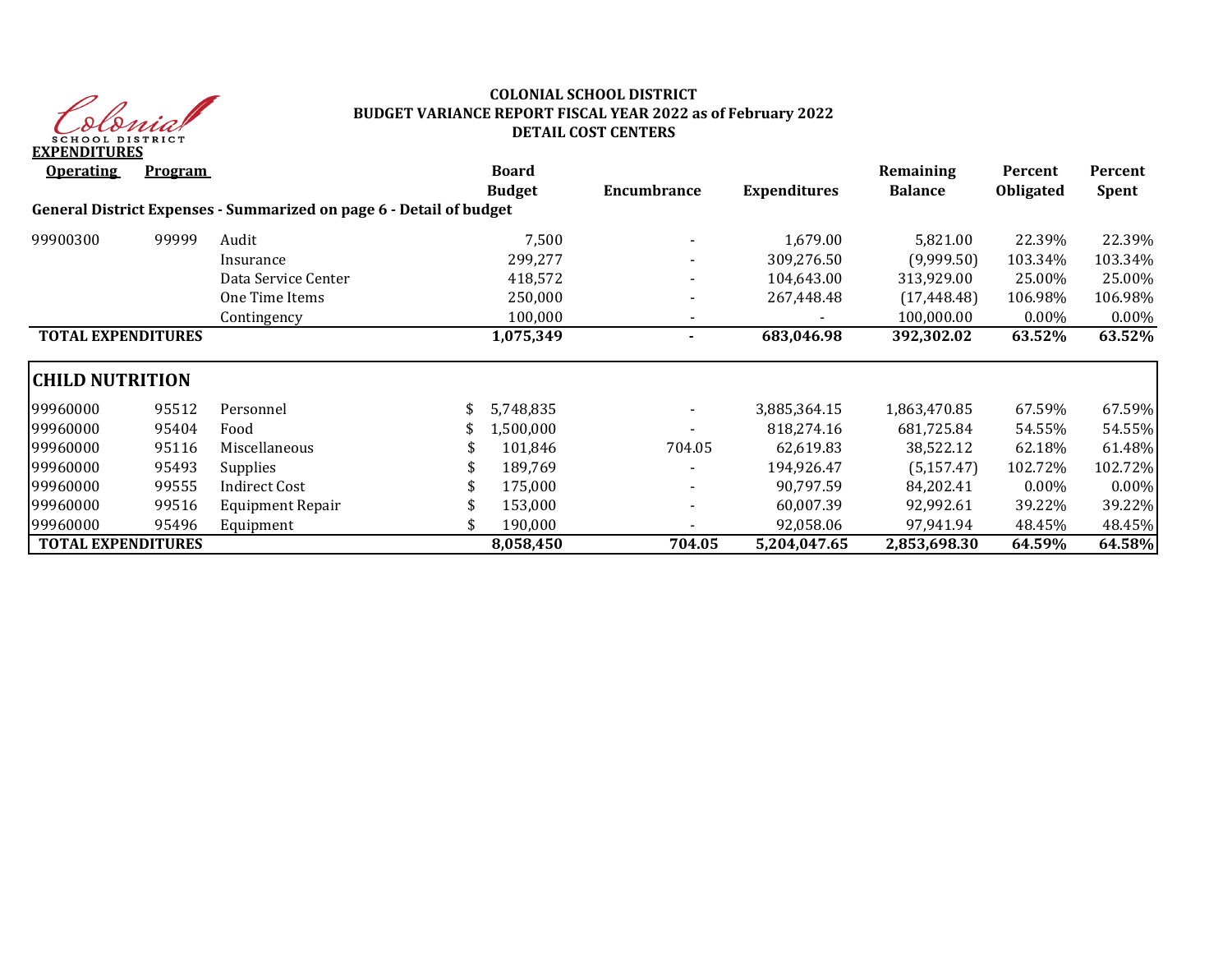

## **COLONIAL SCHOOL DISTRICT BUDGET VARIANCE REPORT FISCAL YEAR 2022 as of February 2022 DETAIL COST CENTERS**

| <b>Operating</b>          | <b>Program</b> |                                                         |     | <b>Board</b><br><b>Budget</b> | <b>Encumbrance</b> | <b>Expenditures</b> | Remaining<br><b>Balance</b> | Percent   | Percent<br><b>Spent</b> |
|---------------------------|----------------|---------------------------------------------------------|-----|-------------------------------|--------------------|---------------------|-----------------------------|-----------|-------------------------|
|                           |                |                                                         |     |                               |                    |                     |                             | Obligated |                         |
| <b>TRANSPORTATION</b>     |                |                                                         |     |                               |                    |                     |                             |           |                         |
| 99960300                  | 95512          | Personnel                                               | S   | 5,617,514                     |                    | 3,889,338.77        | 1,728,175.23                | 69.24%    | 69.24%                  |
| 99960300                  | 95463          | Professional Development                                |     | 5,000                         |                    |                     | 5,000.00                    | 0.00%     | $0.00\%$                |
| 99960300                  | 95481          | <b>Contractor Payments</b>                              |     | 1,029,574                     | 224,547.70         | 774,520.28          | 30,506.02                   | 97.04%    | 75.23%                  |
|                           |                | Homeless runs                                           |     | 1,439,940                     |                    | 1,612,137.75        | (172, 197.75)               | 111.96%   | 111.96%                 |
|                           |                | Foster Care runs                                        |     | 121,938                       |                    | 161,736.75          | (39,798.75)                 | 132.64%   | 132.64%                 |
| 99960400                  | 99535          | <b>Bus Maintenance</b>                                  |     | 595,000                       | 142,095.07         | 363,351.73          | 89,553.20                   | 84.95%    | 61.07%                  |
| 99960400                  | 95426          | Fuel                                                    |     | 325,415                       | 3,213.13           | 288,873.25          | 33,328.62                   | 89.76%    | 88.77%                  |
| 99960400                  |                | <b>Bus Safety &amp; Security</b>                        |     | 165,000                       |                    | 166,472.00          | (1,472.00)                  | 100.89%   | 100.89%                 |
| 99960400                  | 95116          | Miscellaneous                                           |     | 70,000                        | 11,986.47          | 22,415.29           | 35,598.24                   | 49.15%    | 32.02%                  |
|                           |                | Parkway and Kingswood                                   |     | (15,000)                      |                    |                     | (15,000.00)                 | 0.00%     | 0.00%                   |
|                           |                | <b>Billing to Leach</b>                                 |     | (1,375,000)                   |                    |                     | (1,375,000.00)              | $0.00\%$  | 0.00%                   |
|                           |                | Other Local Billable Activity                           | \$. | (25,000)                      |                    |                     | (25,000.00)                 | 0.00%     | 0.00%                   |
| <b>TOTAL EXPENDITURES</b> |                |                                                         |     | 7,954,381                     | 381,842.37         | 7,278,845.82        | 293,692.81                  | 96.31%    | 91.51%                  |
|                           |                |                                                         |     |                               |                    |                     |                             |           |                         |
|                           |                | JOHN G. LEACH - Summarized on page 8 - Detail of budget |     |                               |                    |                     |                             |           |                         |
| 9340514A                  | 99999          | Leach Principal's Budget                                |     | 69,123                        | 11,471.01          | 24,244.76           | 33,407.23                   | 51.67%    | 35.07%                  |
| 9340514A                  | 95254          | <b>Vocational Expenses</b>                              |     | 5,400                         | 995.20             | 2,060.61            | 2,344.19                    | 56.59%    | 38.16%                  |
| 9340514A                  | 99545          | <b>Related Services</b>                                 |     | 9,000                         | 231.40             | 2,816.41            | 5,952.19                    | 33.86%    | 31.29%                  |
| 9340514A                  | 99546          | <b>Assistive Technology</b>                             |     | 10,800                        | 10,045.00          |                     | 755.00                      | 93.01%    | 0.00%                   |
| 9340514A                  | 95468          | Summer School                                           |     | 9,000                         |                    |                     | 9,000.00                    | $0.00\%$  | 0.00%                   |
| 99900300                  | 95228          | Substitutes                                             |     | 15,000                        |                    | 2,420.63            | 12,579.37                   | 16.14%    | 16.14%                  |
| 99900300                  | 99999          | General (Incl. Transportation)                          |     | 1,575,000                     | 67,067.89          | 116,141.76          | 1,391,790.35                | 11.63%    | 7.37%                   |
| 99940200                  | 99999          | <b>Division I Salaries</b>                              |     | 3,880,426                     |                    | 2,997,003.44        | 883,422.56                  | 77.23%    | 77.23%                  |
| 99940400                  | 99999          | Local Salaries & Benefits                               |     | 2,661,600                     | 111,031.88         | 1,694,264.50        | 856,303.62                  | 67.83%    | 63.66%                  |
| 99960200                  | 95419          | Energy/Utilities                                        |     | 55,000                        | 32,045.66          | 24,239.85           | (1, 285.51)                 | 102.34%   | 44.07%                  |
| 99970200                  | 99999          | Minor Capital                                           |     | 13,130                        |                    |                     | 13,130.00                   | 0.00%     | 0.00%                   |
| <b>TOTAL EXPENDITURES</b> |                |                                                         |     | 8,303,479                     | 233,871.68         | 4,866,778.34        | 3,202,828.98                | 61.43%    | 58.61%                  |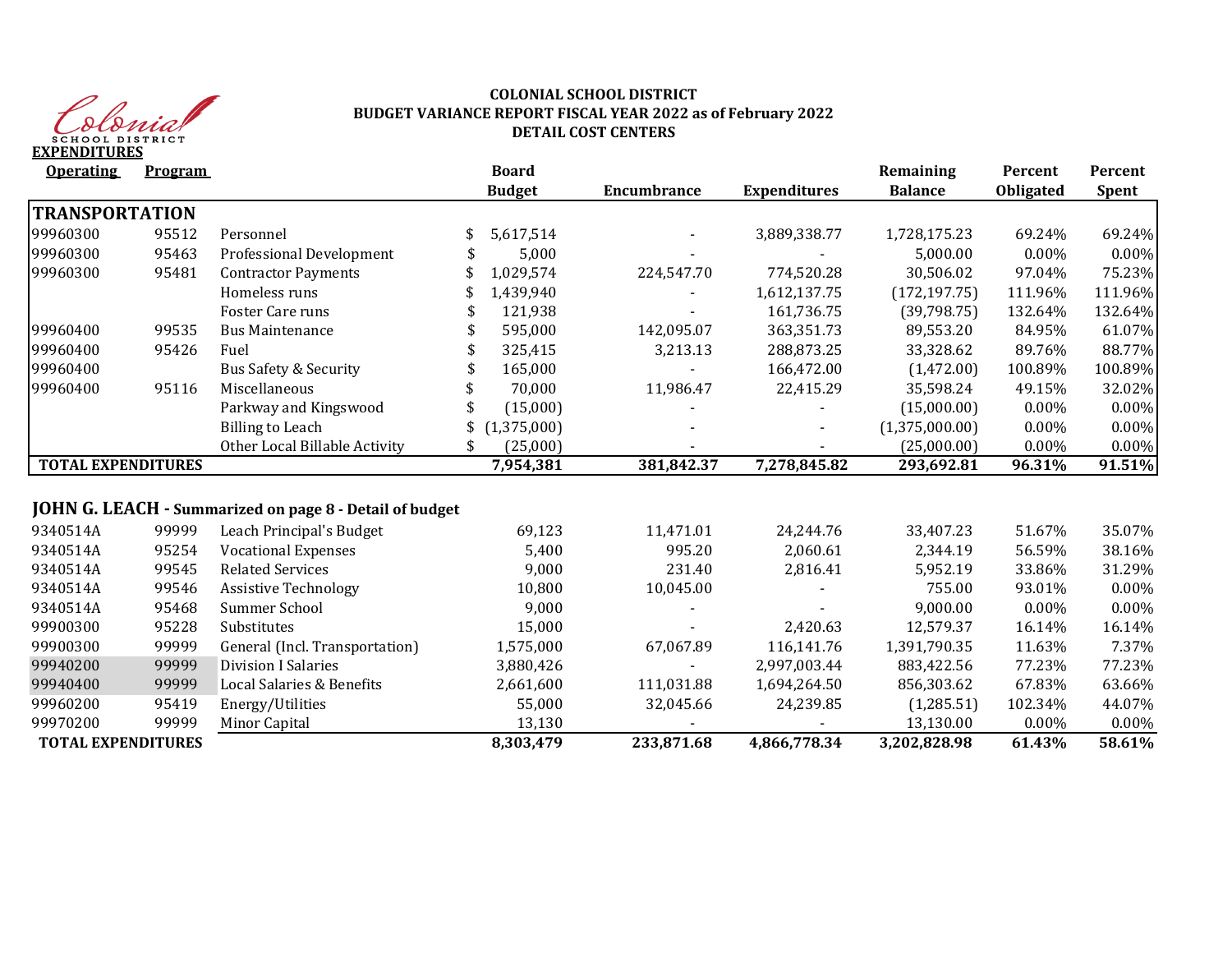Colonial SCHOOL DISTRICT

## **COLONIAL SCHOOL DISTRICT BUDGET VARIANCE REPORT FISCAL YEAR 2022 as of February 2022 LOCAL TAX COLLECTIONS**

|                        | <b>Debt</b><br><b>Current</b> |                |                |              |  |
|------------------------|-------------------------------|----------------|----------------|--------------|--|
| <b>Month</b>           | <b>Expense</b>                | <b>Service</b> | <b>Tuition</b> | <b>MCI</b>   |  |
| July                   | 76,715.48                     | 10,381.66      | 25,094.10      | 6,175.66     |  |
| August                 | 916,742.73                    | 61,900.21      | 189,076.99     | 48,104.26    |  |
| September              | 5,349,377.92                  | 383,514.38     | 1,182,503.86   | 301,571.21   |  |
| October                | 39,813,187.34                 | 2,966,116.34   | 9,189,034.28   | 2,346,279.63 |  |
| November               | 1,024,903.66                  | 75,744.39      | 233,233.13     | 59,460.65    |  |
| December               | 476,163.83                    | 38,574.11      | 117,520.31     | 29,879.04    |  |
| January                | 330,930.92                    | 30,842.94      | 85,822.16      | 21,285.28    |  |
| February               | 344,625.45                    | 32,220.53      | 94,875.76      | 23,905.94    |  |
| March                  |                               |                |                |              |  |
| April                  |                               |                |                |              |  |
| May                    |                               |                |                |              |  |
| June                   |                               |                |                |              |  |
| Transfers to Leach     |                               |                |                |              |  |
| Sr Citizen Prop Relief |                               |                |                |              |  |
| <b>Total Collected</b> | 48,332,647.33                 | 3,599,294.56   | 11,117,160.59  | 2,836,661.67 |  |
| <b>Budget</b>          | 48,965,924                    | 3,702,830      | 11,478,774     | 2,931,407    |  |
| % Collected            | 98.71%                        | 97.20%         | 96.85%         | 96.77%       |  |

Receipts are recorded in the month in which they are received.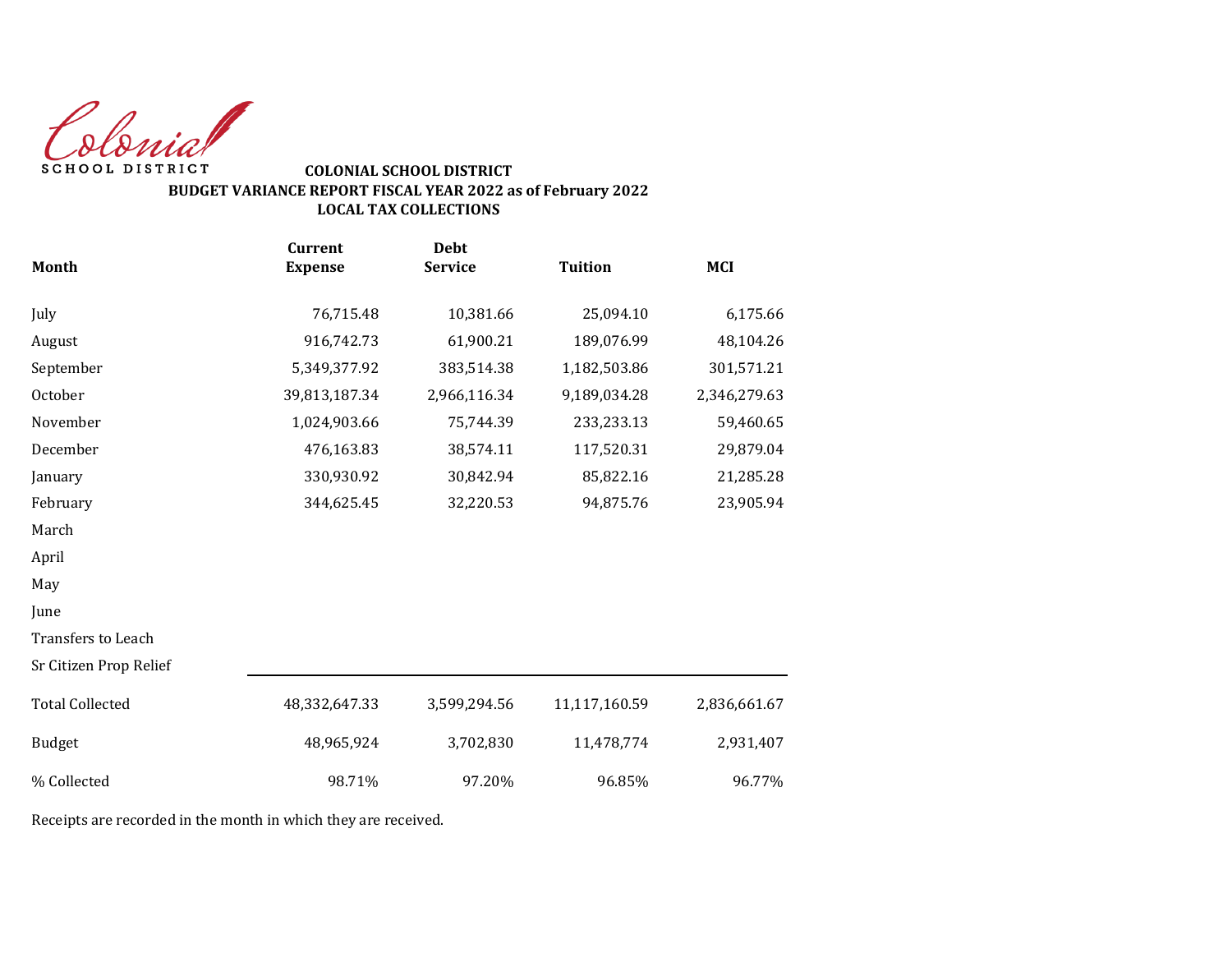

#### **COLONIAL SCHOOL DISTRICT COMPARISON OF LOCAL FUND PROPERTY TAX RECEIPTS FOR CURRENT OPERATIONS WITH THE PRIOR TWO FISCAL YEARS**

| Month                       | <b>Fiscal Year 2020</b> | <b>Fiscal Year 2021</b> | <b>Fiscal Year 2022</b> |
|-----------------------------|-------------------------|-------------------------|-------------------------|
| July                        | 28,036.81               | 113,467.14              | 76,715.48               |
| August                      | 979,008.51              | 1,379,263.70            | 916,742.73              |
| September                   | 6,045,626.70            | 5,625,354.33            | 5,349,377.92            |
| October                     | 38,434,095.70           | 38,887,652.54           | 39,813,187.34           |
| November                    | 649,865.52              | 553,984.40              | 1,024,903.66            |
| December                    | 277,872.51              | 221,914.33              | 476,163.83              |
| January                     | 170,989.00              | 497,688.34              | 330,930.92              |
| February                    | 159,408.88              | 323,948.16              | 344,625.45              |
| March                       | 272,063.86              | 295,745.71              |                         |
| April                       | 93,456.86               | 123,981.25              |                         |
| May                         | 107,775.26              | 86,547.78               |                         |
| June                        | 104,933.93              | 252,760.63              |                         |
| Senior Citizens' Tax Rebate | 1,137,985.58            |                         |                         |
| Year To Date Receipts       | 48,461,119.12           | 48,362,308.31           | 48,332,647.33           |
| Projected Tax Receipts      | \$47,084,564            | 48,494,822              | 48,965,924              |
| % of Annual Tax Collections | 102.92%                 | 99.73%                  | 98.71%                  |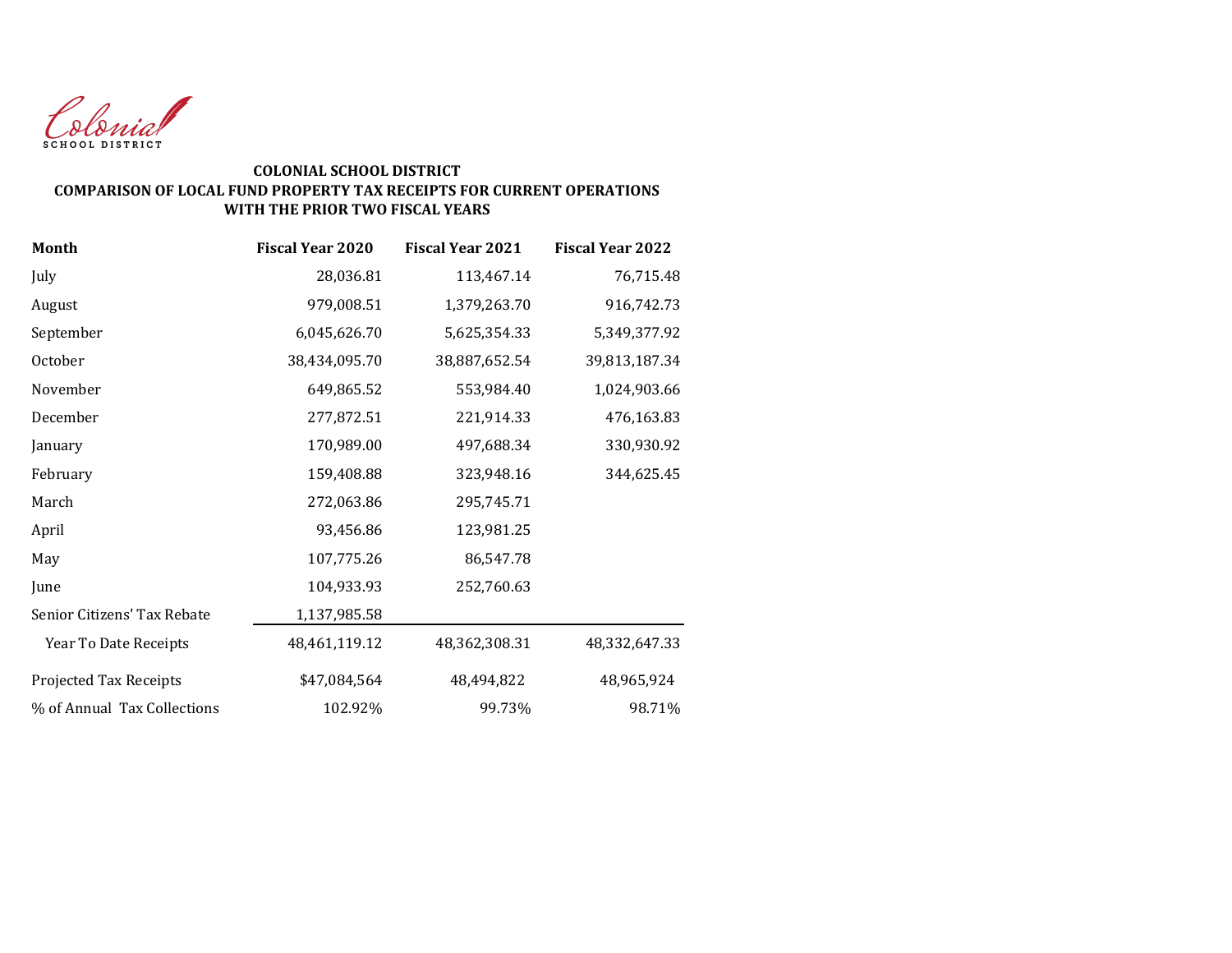Sprist **SCHOOL DISTRICT** 

#### **COLONIAL SCHOOL DISTRICT BUDGET VARIANCE REPORT FISCAL YEAR 2022 as of February 2022 CREDIT CARD PURCHASES**

Credit cards are issued to Colonial employees under special circumstances and only with the approval of the CFO and Superintendent. Cards are used when Purchase orders and/or checks are not accepted or feasible and for travel.

|                              | <b>Name</b>              | <b>Trans Date</b> | <b>Merchant</b>                     | Amount       | <b>Description</b>          |
|------------------------------|--------------------------|-------------------|-------------------------------------|--------------|-----------------------------|
| <b>Nutrition Supervisor</b>  | Angelucci, A Paula       |                   | 2/10/2022 PDS*IMPERIAL BROWN        | \$160.42     | Supplies                    |
|                              | Angelucci, A Paula       |                   | 2/10/2022 BJS WHOLESALE CLUB        | \$44.94      | Supplies                    |
|                              | Angelucci, A Paula       |                   | 2/11/2022 BJS WHOLESALE CLUB        | \$12.98      | Supplies                    |
|                              | Angelucci, A Paula       |                   | 2/24/2022 BJS WHOLESALE CLUB        | \$24.46      | Supplies                    |
|                              | Angelucci, A Paula       |                   | 2/15/2022 AMZN MKTP US*6I0I23CD3    | \$201.77     | Supplies                    |
|                              | Angelucci, A Paula       |                   | 2/14/2022 THE HOME DEPOT #1605      | \$126.24     | Supplies                    |
|                              | Angelucci, A Paula       |                   | 2/23/2022 THE HOME DEPOT #1605      | \$47.34      | Supplies                    |
|                              | Angelucci, A Paula       |                   | 2/7/2022 RESTAURANTSTORE.COM        | $-$ \$443.41 | Refund                      |
|                              | Angelucci, A Paula       |                   | 2/24/2022 THE HOME DEPOT #1605      | $-$ \$47.34  | Refund                      |
|                              | Angelucci, A Paula       |                   | 2/24/2022 THE HOME DEPOT #1605      | $-$ \$126.24 | Refund                      |
| <b>Technology Supervisor</b> | Cale, Kathleen           |                   | 2/2/2022 AMZN MKTP US*X694V0SK3     | \$292.69     | Supplies                    |
|                              | Cale, Kathleen           |                   | 2/4/2022 AMZN MKTP US*XK1585U83     | \$39.97      | Supplies                    |
|                              | Cale, Kathleen           |                   | 2/3/2022 AMZN MKTP US               | $-$17.89$    | Refund                      |
| Chief Financial Officer      | Falcon, Emily M.         |                   | 2/8/2022 PATS ELITE PIZZA BASIN RO  | \$147.96     | <b>Board Meeting Dinner</b> |
| <b>Business Office</b>       | Lockley, Jazmine La'rell |                   | 2/16/2022 PAYPAL *THEWRIGHTST       | \$83.36      | Registration                |
| (Districtwide travel)        | Lockley, Jazmine La'rell |                   | 2/25/2022 EB THE SCERTS MODEL-D     | \$70.00      | Registration                |
|                              | Lockley, Jazmine La'rell |                   | 2/14/2022 PAM HARRIS CONSULTING     | $-$ \$347.00 | Refund                      |
|                              | Lockley, Jazmine La'rell |                   | 2/15/2022 PAM HARRIS CONSULTING     | $-$ \$347.00 | Refund                      |
|                              | Lockley, Jazmine La'rell |                   | 2/23/2022 HILTON ADVPURCH8002367113 | \$1,899.15   | Lodging                     |
|                              | Lockley, Jazmine La'rell |                   | 2/23/2022 HILTON ADVPURCH8002367113 | \$1,851.90   | Lodging                     |
| <b>Business Office</b>       | Miller, Cindy L          |                   | 2/5/2022 SWITCHERSTUDIO.COM         | \$19.99      | Supplies                    |
| (Districtwide purchases)     | Miller, Cindy L          |                   | 2/25/2022 SOCIALCHAMP-CHAMP-YR      | \$281.88     | Marketing                   |
|                              | Miller, Cindy L          |                   | 1/31/2022 FACEBK U77SH9FS92         | \$626.74     | Marketing                   |
|                              | Miller, Cindy L          |                   | 1/31/2022 FACEBK 36BKTC7ZW2         | \$126.59     | Marketing                   |
|                              | Miller, Cindy L          |                   | 1/31/2022 LABOR LAW CENTER          | \$128.75     | Subscription                |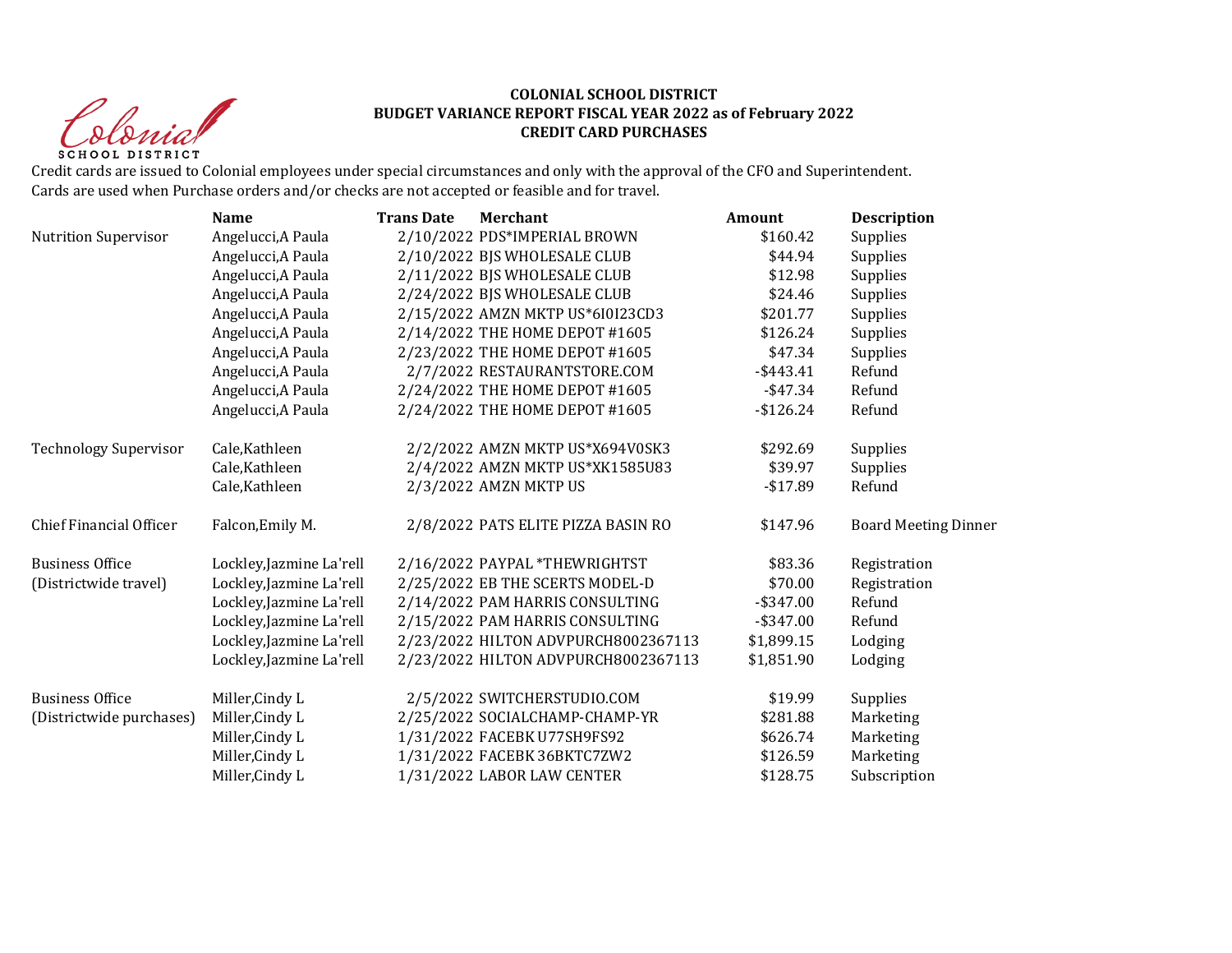Christ **SCHOOL DISTRICT** 

#### **COLONIAL SCHOOL DISTRICT BUDGET VARIANCE REPORT FISCAL YEAR 2022 as of February 2022 CREDIT CARD PURCHASES**

Credit cards are issued to Colonial employees under special circumstances and only with the approval of the CFO and Superintendent. Cards are used when Purchase orders and/or checks are not accepted or feasible and for travel.

|                          | <b>Name</b>             | <b>Trans Date</b> | <b>Merchant</b>                     | <b>Amount</b> | <b>Description</b>  |
|--------------------------|-------------------------|-------------------|-------------------------------------|---------------|---------------------|
|                          | Miller, Cindy L         |                   | 2/1/2022 HBRSUBSCRIPTION            | \$180.00      | Subscription        |
|                          | Miller, Cindy L         |                   | 2/2/2022 AMAZON.COM*A40D129G3       | \$306.80      | Supplies            |
|                          | Miller, Cindy L         |                   | 2/4/2022 IN *FASTRAK EXPRESS, INC.  | \$1,881.00    | Supplies            |
|                          | Miller, Cindy L         |                   | 2/11/2022 AMZN MKTP US*V37QK2KN3    | \$215.94      | Supplies            |
|                          | Miller, Cindy L         |                   | 2/18/2022 CNK*CINEMARK HQ 001       | \$707.50      | <b>Student Trip</b> |
|                          | Miller, Cindy L         |                   | 2/1/2022 EMA*EMMA EMAIL MARKETING   | \$132.00      | Marketing           |
|                          | Miller, Cindy L         |                   | 2/3/2022 DNH*GODADDY.COM            | \$19.17       | <b>Web Services</b> |
|                          | Miller, Cindy L         |                   | 2/13/2022 DNH*GODADDY.COM           | \$19.17       | Web Services        |
|                          | Miller, Cindy L         |                   | 2/23/2022 HOMEDEPOT.COM             | \$129.38      | Supplies            |
|                          | Miller, Cindy L         |                   | 2/1/2022 MURRAY MCMURRAY HATCHERY   | \$540.03      | Supplies            |
| <b>Business Office</b>   | Papanicolas, Leslie Fay |                   | 2/1/2022 DIGITALOCEAN.COM           | \$57.32       | Web Services        |
| (Districtwide purchases) | Papanicolas, Leslie Fay |                   | 2/5/2022 CENTER FOR RESPONSIVE      | \$199.00      | Registration        |
|                          | Papanicolas, Leslie Fay |                   | 2/8/2022 CENTER FOR RESPONSIVE      | \$199.00      | Registration        |
|                          | Papanicolas, Leslie Fay | 2/4/2022 NASP     |                                     | \$199.00      | Registration        |
|                          | Papanicolas, Leslie Fay | 2/7/2022 NASP     |                                     | \$199.00      | Registration        |
|                          | Papanicolas, Leslie Fay | 2/7/2022 NASP     |                                     | \$199.00      | Registration        |
|                          | Papanicolas, Leslie Fay | 2/7/2022 NASP     |                                     | \$199.00      | Registration        |
|                          | Papanicolas, Leslie Fay | 2/7/2022 NASP     |                                     | \$79.00       | Registration        |
|                          | Papanicolas, Leslie Fay |                   | 2/10/2022 PAW*ACADEMIC PARTNERSHIPS | \$615.00      | Registration        |
|                          | Papanicolas, Leslie Fay |                   | 1/31/2022 PAYPAL *THEWRIGHTST       | \$1,088.34    | Registration        |
|                          | Papanicolas, Leslie Fay |                   | 1/31/2022 PAYPAL *THEWRIGHTST       | \$467.34      | Registration        |
|                          | Papanicolas, Leslie Fay |                   | 1/28/2022 BRIGHT MORNING            | \$2,495.00    | Registration        |
|                          | Papanicolas, Leslie Fay |                   | 1/28/2022 BRIGHT MORNING            | \$2,495.00    | Registration        |
|                          | Papanicolas, Leslie Fay |                   | 2/3/2022 BRIGHT MORNING             | \$2,495.00    | Registration        |
|                          | Papanicolas, Leslie Fay |                   | 2/4/2022 GRASSROOTS WORKSHOPS       | \$594.00      | Registration        |
|                          | Papanicolas, Leslie Fay |                   | 2/4/2022 BRIGHT MORNING             | \$2,495.00    | Registration        |
|                          | Papanicolas, Leslie Fay |                   | 2/22/2022 SCHOOL HEALTH CORP        | \$60.00       | Registration        |
|                          | Papanicolas, Leslie Fay |                   | 2/11/2022 CLARION FONTAINEBLEAU H C | \$122.10      | Lodging             |
|                          |                         |                   | <b>TOTAL</b>                        | \$23,246.34   |                     |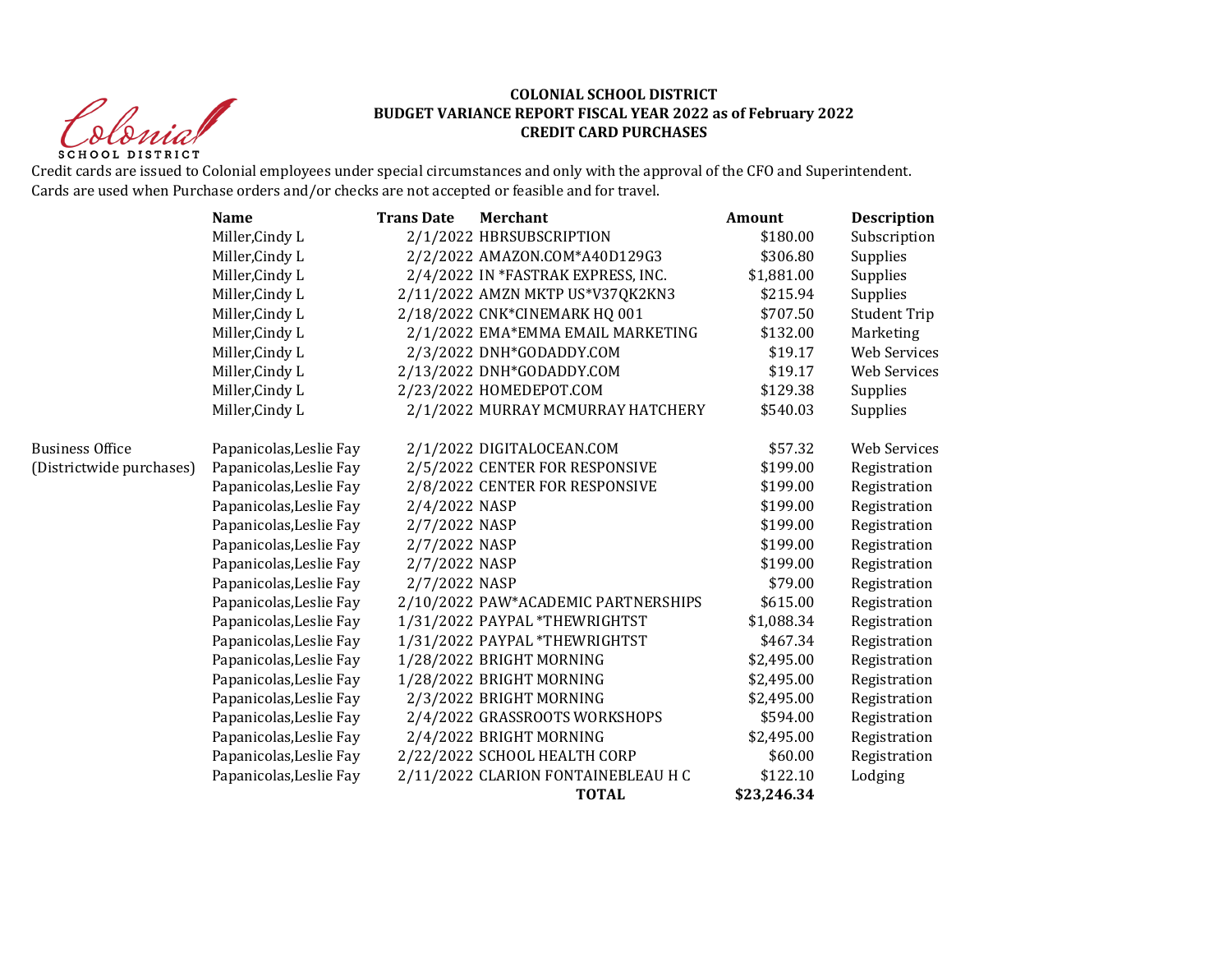Colonial **SCHOOL DISTRICT** 

**COLONIAL SCHOOL DISTRICT BUDGET VARIANCE REPORT FISCAL YEAR 2022 as of February 2022 GRANTS AND DONATIONS**

| <b>Grantor/Donor</b><br><b>Received in Fiscal Year 2022</b> | <b>School</b> | <b>Date Received</b> | Amount<br>Received | <b>Encumbered &amp;</b><br><b>Spent to Date</b> |  |
|-------------------------------------------------------------|---------------|----------------------|--------------------|-------------------------------------------------|--|
|                                                             | Eisenberg     | $Dec-21$             | 10,000.00          | 0.00                                            |  |
|                                                             |               | Total                | 10,000.00          | 0.00                                            |  |

Grants and Donations are budgeted under 99940700.

The funds are received and expended according to the grantor or donor guidelines.

There is no impact to the district budget or district funds.

## **ESSER II Spending**

|                                         |                     |                 |                |                |                | Percent |
|-----------------------------------------|---------------------|-----------------|----------------|----------------|----------------|---------|
| <b>Focus Areas</b>                      | <b>Account Code</b> | <b>Budget</b>   | Encumbered     | Expended       | Balance        | Spent   |
| <b>Facility Repairs</b>                 | 5500                | \$1,065,709.79  |                |                | \$1,065,709.79 | $0.0\%$ |
| Air Quality Projects                    | 5500                | \$6,307,330.00  | \$2,985,308.75 | \$366,467.25   | \$2,955,554.00 | 53.1%   |
| <b>Educational Technology- Supplies</b> | 5600                | \$1,035,000.00  |                |                | \$1,035,000.00 | $0.0\%$ |
| Educational Technology- Capital Outlay  | 5700                | \$1,881,900.00  |                |                | \$1,881,900.00 | $0.0\%$ |
| Long Term Closure (Nutrition Support)   | 5600                | \$1,000,000.00  |                | \$892,780.94   | \$107.219.06   | 89.3%   |
| Learning Loss                           | 5500                | \$200,000,00    |                | \$44,025.40    | \$155.974.60   | 22.0%   |
| Indirect Costs                          | 5560                | \$2,162,555.21  |                |                | \$2,162,555.21 | $0.0\%$ |
|                                         |                     | \$13,652,495.00 | \$2,985,308.75 | \$1,303,273.59 | \$9,363,912.66 | 31.4%   |